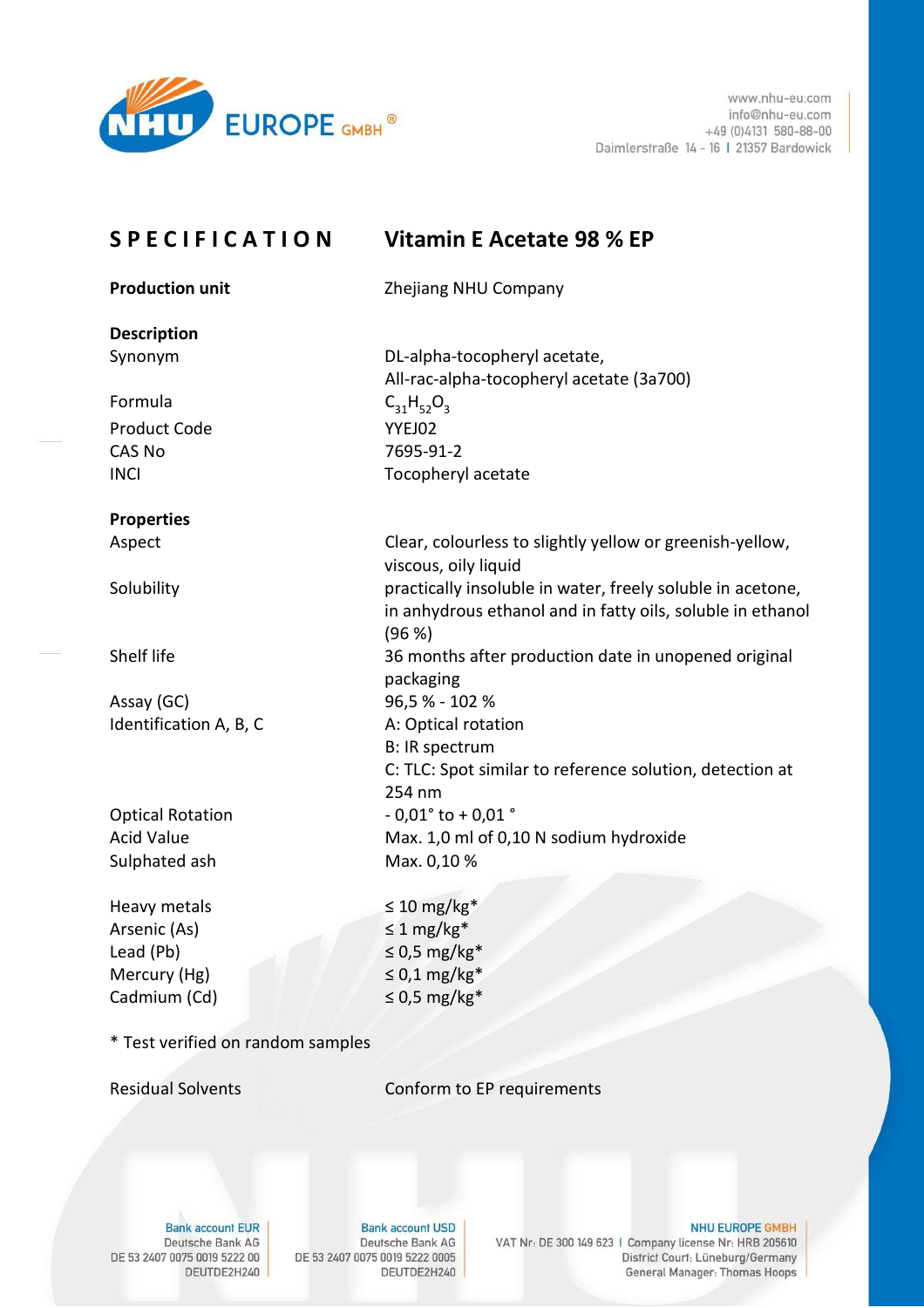

| <b>Related Substances</b>     |                                                                                    |
|-------------------------------|------------------------------------------------------------------------------------|
| Impurity A                    | ≤ 0,5 $%$                                                                          |
| <b>Impurity B</b>             | $\leq 1.5 \%$                                                                      |
| Impurity C (free tocopherol)  | ≤ 0,5 $%$                                                                          |
| Sum of Impurity $D + E$       | $\leq 1.0 \%$                                                                      |
| Any other Impurities          | $\leq$ 0,25 % (for each impurity)                                                  |
| <b>Total Impurities</b>       | ≤ 2,5 $%$                                                                          |
|                               |                                                                                    |
| <b>Handling</b>               |                                                                                    |
| Stability                     | Vitamin E acetate is stable to air and heat, but sensitive<br>to light and alkalis |
|                               |                                                                                    |
| Usage                         | food and cosmetic industry                                                         |
|                               | product can also be used as feed additive (3a700),                                 |
|                               | dosage in feed: as per latest version of European                                  |
|                               | feedstuff law                                                                      |
|                               |                                                                                    |
| Storage                       | Material needs to be stored in the original unopened                               |
|                               | packing, protected from light in a dry place                                       |
| <b>Transport instructions</b> | See our latest safety data sheet                                                   |
|                               |                                                                                    |

## **NHU EUROPE GmbH**

NHU EUROPE GMBH VAT Nr: DE 300 149 623 | Company license Nr: HRB 205610 District Court: Lüneburg/Germany General Manager: Thomas Hoops

**Bank account USD** Deutsche Bank AG DE 53 2407 0075 0019 5222 0005 DEUTDE2H240

**Bank account EUR** Deutsche Bank AG DE 53 2407 0075 0019 5222 00 DEUTDE2H240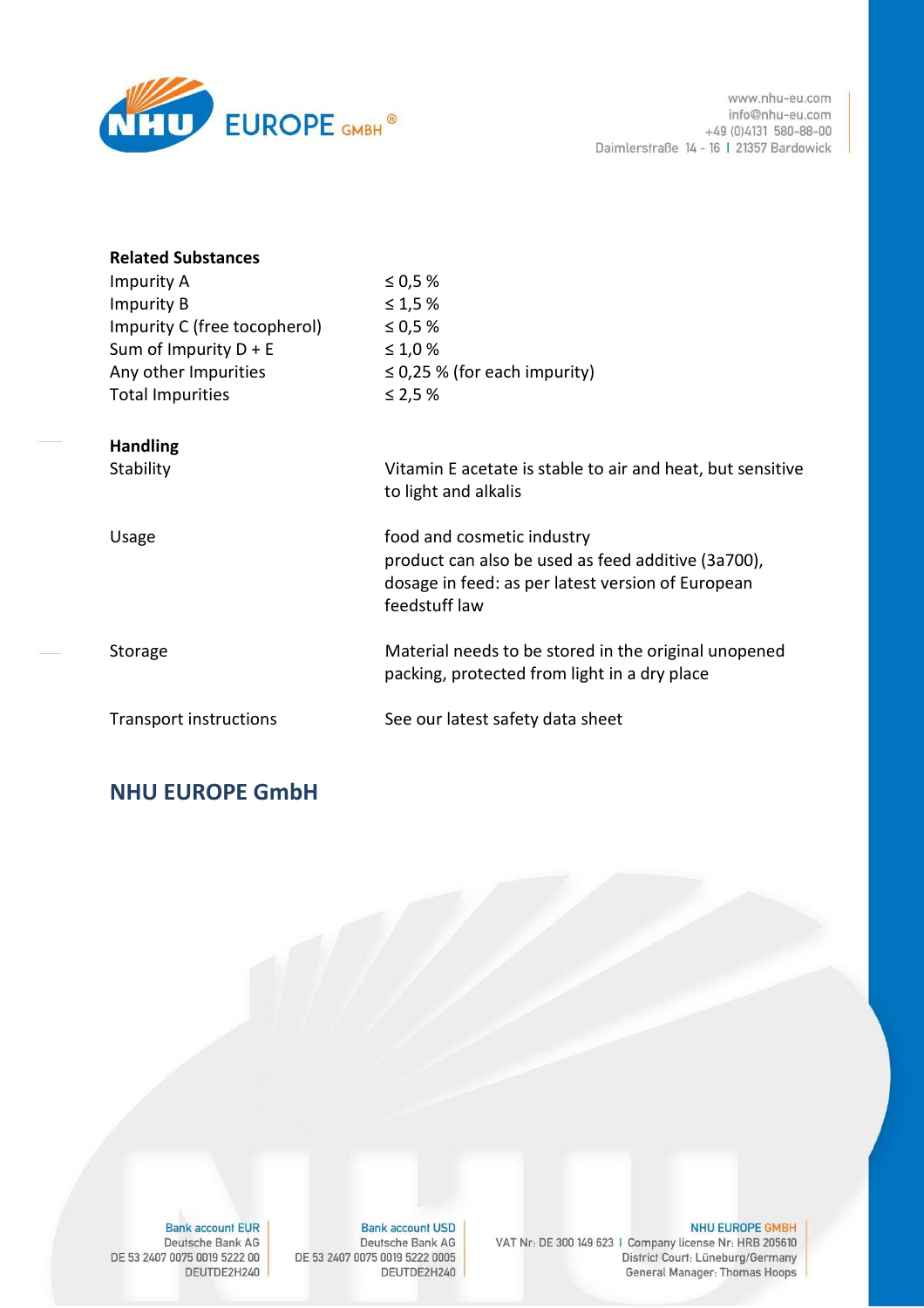

www.nhu-eu.com info@nhu-eu.com +49 (0)4131 580-88-00 Daimlerstraße 14 - 16 | 21357 Bardowick

|               | <b>SPECIFICATION</b>              |           | <b>Vitamin E Acetate 98 % USP</b>                                                         |
|---------------|-----------------------------------|-----------|-------------------------------------------------------------------------------------------|
|               | <b>Production unit</b>            |           | Zhejiang NHU Company                                                                      |
|               | <b>Description</b>                |           |                                                                                           |
|               | Synonym                           |           | DL-alpha-tocopheryl acetate,<br>All-rac-alpha-tocopheryl acetate (3a700)                  |
|               | Formula                           |           | $C_{31}H_{52}O_3$                                                                         |
|               | <b>Product Code</b>               |           | YYEJ02                                                                                    |
| <b>CAS No</b> |                                   |           | 7695-91-2                                                                                 |
| <b>INCI</b>   |                                   |           | Tocopheryl acetate                                                                        |
|               | <b>Properties</b>                 |           |                                                                                           |
|               | Shelf life                        |           | 36 months after production date in unopened original<br>packaging                         |
| Aspect        |                                   |           | Clear, colourless to slightly yellow or greenish-yellow,<br>viscous, oily liquid          |
|               | Assay (GC)                        |           | Min. 98 %                                                                                 |
|               | Identification A, B, C            | A:        | Colour reaction: red or orange                                                            |
|               |                                   | <b>B:</b> | Optical rotation                                                                          |
|               |                                   | C:        | The retention time of the major peak for alpha                                            |
|               |                                   |           | tocopherol of the sample solution corresponds to that                                     |
|               | <b>Optical Rotation</b>           |           | of the standard solution, as obtained in the Assay.<br>$-0.01^{\circ}$ to $+0.01^{\circ}$ |
|               |                                   |           |                                                                                           |
|               | <b>Acid Value</b>                 |           | $\leq$ 2,0 mg KOH/g                                                                       |
|               | Sulphated ash                     |           | ≤ 0,10 $%$                                                                                |
|               | Heavy metals                      |           | $\leq 10$ mg/kg*                                                                          |
|               | Arsenic (As)                      |           | $\leq 1$ mg/kg <sup>*</sup>                                                               |
|               | Lead (Pb)                         |           | $\leq$ 0,5 mg/kg*                                                                         |
|               | Mercury (Hg)                      |           | $\leq 0.1$ mg/kg*                                                                         |
|               | Cadmium (Cd)                      |           | $\leq$ 0,5 mg/kg*                                                                         |
|               | * Test verified on random samples |           |                                                                                           |
|               | <b>Residual Solvents</b>          |           | Conform to USP requirements                                                               |
|               |                                   |           |                                                                                           |
|               |                                   |           |                                                                                           |
|               |                                   |           |                                                                                           |

**Bank account EUR** Deutsche Bank AG DE 53 2407 0075 0019 5222 00 DEUTDE2H240

**Bank account USD** Deutsche Bank AG DE 53 2407 0075 0019 5222 0005 DEUTDE2H240

NHU EUROPE GMBH VAT Nr: DE 300 149 623 | Company license Nr: HRB 205610 District Court: Lüneburg/Germany General Manager: Thomas Hoops